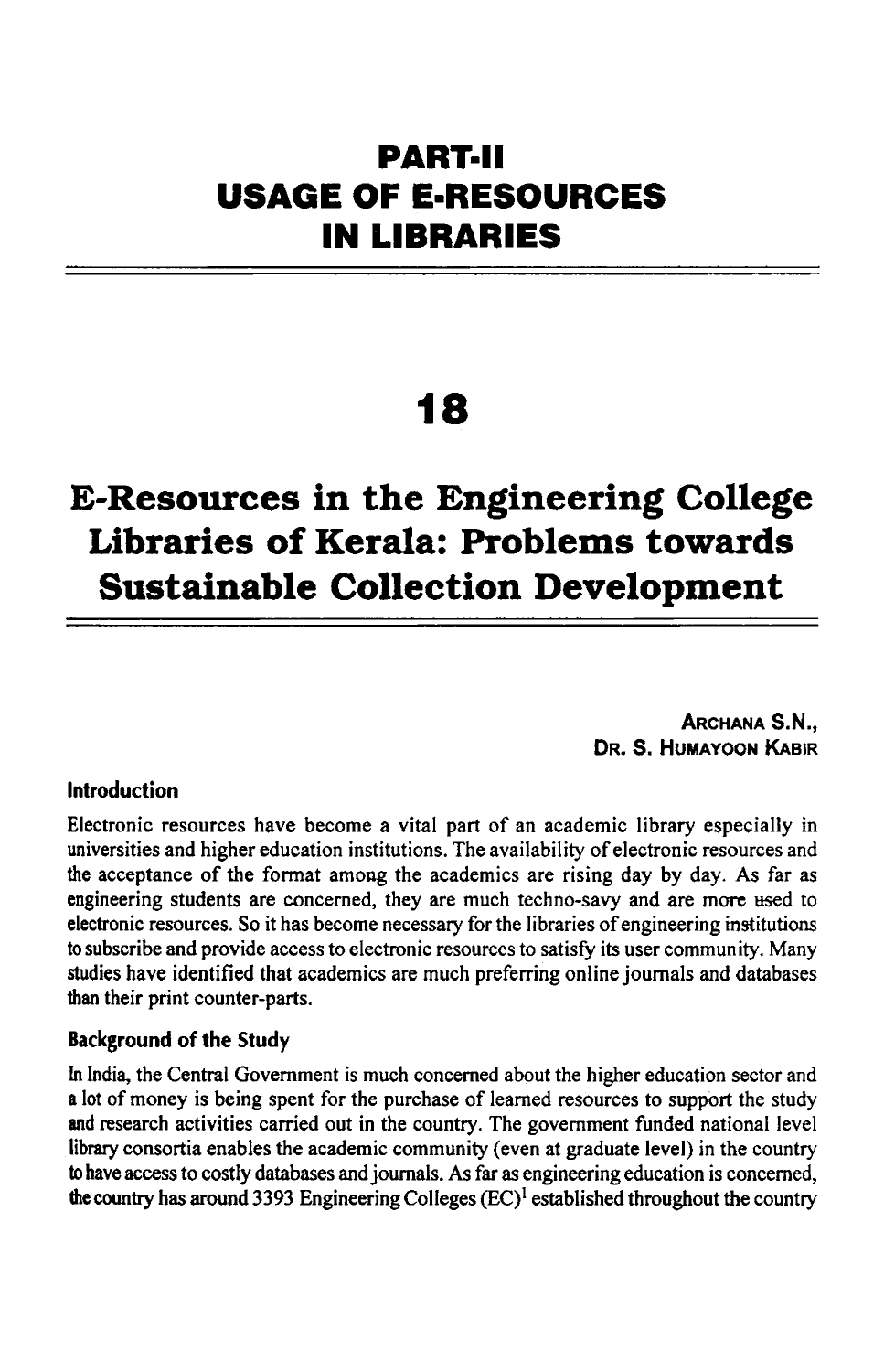under government, semi-government, aided and private self-financing sectors. To ensure the quality of education and resources in these institutions, the national apex body for technical education, the All India Committee for Technical Education (AICTE) has put forth certain norms and regulations. It is necessary for each institution to satisfy the norms regarding infrastructure, library facilities, faculty and staff positions, etc. to get an approval from the AICTE, for running courses. In the year 2012, the AICTE has provided a list of databases to the engineering institutions and made it mandatory to purchase 6 to 10 databases according to the number and type of courses offered by each college.<sup>2</sup> Hence it has become necessary for each EC, be it in government, private or aided sector to set apart about 10 to 12 lakh rupees for the purchase of these databases for the year 2012. If this is to be continued, then each college will have to find such a large amount in each coming years. At this point, the present study attempts to analyse the availability of such resources in the ECs in Kerala and identify the problems faced by these colleges in building a sustainable collection of electronic resources.

#### *Engineering Colleges in Kera/a*

Formal engineering education started in Kerala even before Indian independence. The first EC in Kerala was established in 1936 at Thiruvananthapuram by Sree Chithira Thirunal Balarama Varma, the then Maharaj of Travancore.3 Until 2001, the engineering education in the state was mainly public funded. There were 34 ECs in Kerala in 2000 which were established and run directly by the state government or autonomous bodies under state government and aided managements. After 2000, the state government decided to permit private managements to establish self-financing ECs across the state which in turn changed the technical education scenario of the state. For the last 10 to 12 years there has been an enormous increase in the growth of ECs in the state<sup>4</sup>, which is depicted in the following diagram (Fig. 1).



Fig. 1: All these Colleges are Affiliated to the 6 Different Universities in Kerala.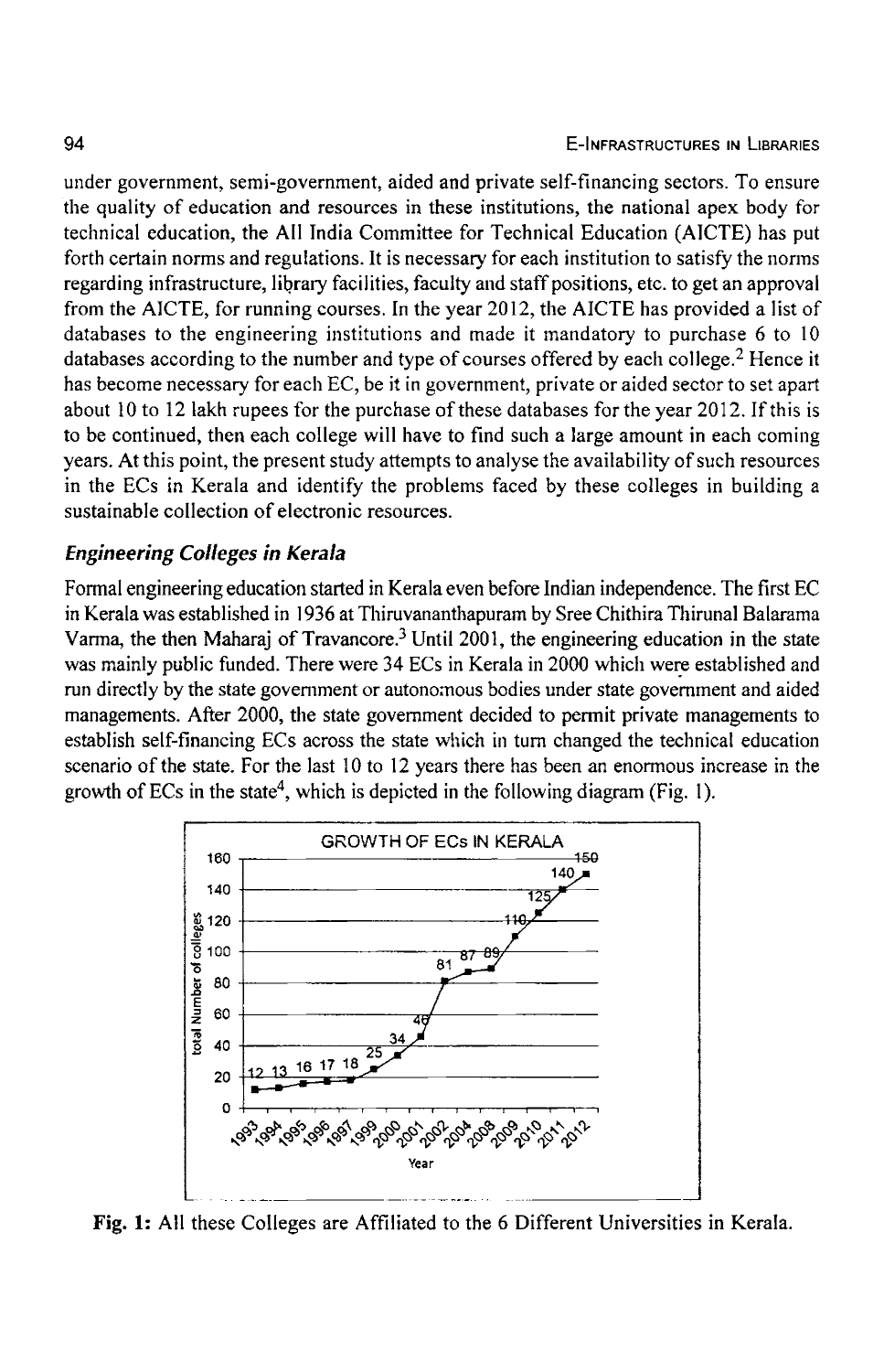E-RESOURCES IN THE ENGINEERING COLLEGE LIBRARIES OF KERALA 95

# *Library Facilities in the ECs in Kerala*

An analysis of the websites of the ECs in Kerala provides a clear picture of the library facilities in these colleges.<sup>5</sup> Most of the colleges have an average collection of textbooks, reference books and periodicals with qualified staff to manage the services. The libraries are set up on the basis of the standards and norms put forward by the affiliating universities and AICTE. Regarding electronic collection and services, most of the colleges satisfy the AICTE norms.

### **Objectives of the Study**

- (a) To ascertain the availability of electronic resources in the ECs in Kerala with respect to the latest AICTE norms
- (b) To analyse the budgetary allocation for e-resources by these colleges
- (c) To identify the problems encountered by these libraries in maintaining a sustainable collection of e-resources.

# **Scope and Limitations of the Study**

The outcome of the study has wide scope and national coverage since the national level policies and its impact are being focused in this paper. The study is limited to the engineering colleges affiliated to only one of the universities in Kerala, the M.O. University.

# **Methodology**

The instrument used for collecting data was a structured interview schedule and interviews of the librarians in charge of the college libraries were taken. The author personally visited each and every college under study (a total of 22 colleges) to take the interviews and make observations. Only those colleges established before the year 2009 are covered in this study.

# **The AICTE Norms Regarding the Subscription of Online Databases**

Before getting on to the analysis part, it is pertinent to have a look at the AICTE norms regarding the subscription of e-journal packages by the ECs for getting approval in 2012- 13. **In** page 125-126 of the AICTE handbook 2012-13, the AICTE has appended a list of e-journal packages along with its annual subscription rates and instructed the colleges to purchase 2-6 packages mandatorily and some more packages on different subjects depending on the courses offered by each college. A number of colleges and associations opposed this and as a result of a lot of complaints and petitions filed at different courts in the country, the AICTE revised the list and instructed the colleges to purchase a minimum of 3 mandatory packages and other optional packages depending on the nature and number of courses offered. The list of the databases communicated to the colleges by AICTE is given in the table (Table 1) below.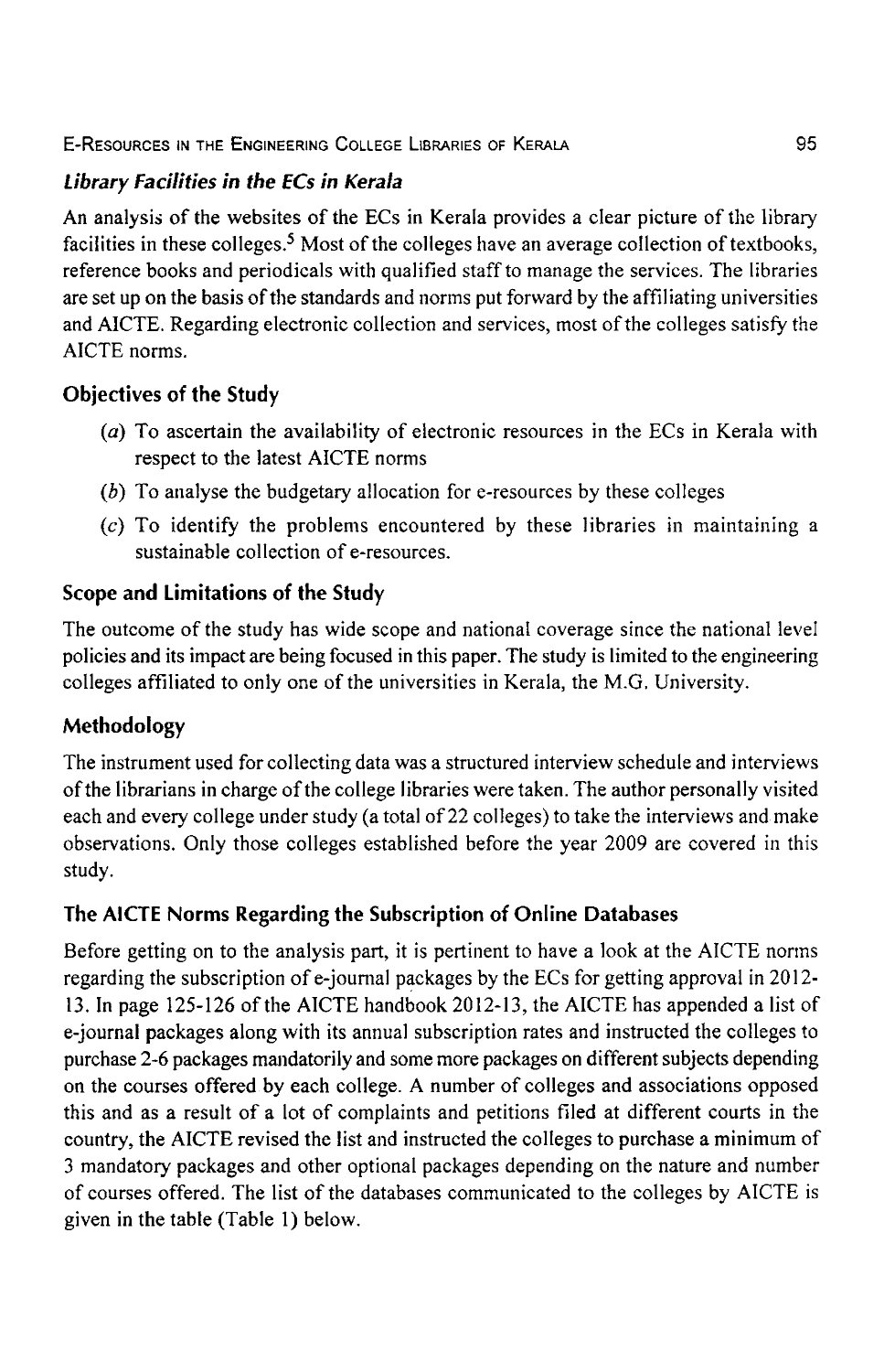| SI.<br>No | Publisher                    | <b>Subject Areas</b>                                             | e-content                                          | Annual<br>Subscription<br>Price Per<br><b>Institute</b> |  |
|-----------|------------------------------|------------------------------------------------------------------|----------------------------------------------------|---------------------------------------------------------|--|
| 1.        | <b>IEEE</b>                  | CE+CS+EEE+<br>Telecommunications and<br>related disciplines      | <b>IEEE-ASPP</b><br>$(145e-$<br>Journals)          | \$4980                                                  |  |
| 2.        | Spinger<br>OR                | EEE and CS                                                       | $(134 e-$<br>Journals)                             | €2000                                                   |  |
|           | Wiley-<br>Blackwell          | CS+ Data<br>System+<br>Telecommunication &<br>related discipline | \$2300                                             |                                                         |  |
| 3.        | <b>ASME</b>                  | Mechanical Engineering                                           | ASME e-<br>Journals<br>Package (25 e-<br>Journals) | \$2156                                                  |  |
| 4.        | Springer<br><b>OR</b>        | <b>Mechanical Engineering</b>                                    | (46 e-Journals)                                    | €1000                                                   |  |
|           | <b>OR</b><br>Wiley-Blackwell | Mechanical, Electrical and<br><b>Electronics Engineering</b>     | 14 Journals                                        | \$2050                                                  |  |
| 5.        | <b>ASCE</b>                  | Civil Engineering                                                | ASCE e-<br>Journals<br>Package                     | \$2520                                                  |  |
|           | <b>OR</b><br>Wiley-Blackwell | Civil Engineering                                                | 18 Journals                                        | \$2075                                                  |  |
| 6.        | McGraw<br>Hill               | General Engineering and<br>Reference                             | Access<br>Engineering<br>Library                   | \$1969                                                  |  |
| 7.        | J-GATE                       | J-GATE Engineering and<br>Technology (JET)                       | 4700<br>Indexed, free<br>full text 1700            | Rs. 60000<br>$+$ Taxes                                  |  |

### Table 1: List of e-journal Packages to be Subscribed by all ECs Conducting UG/PG Courses

96

*(Con/d. . .)*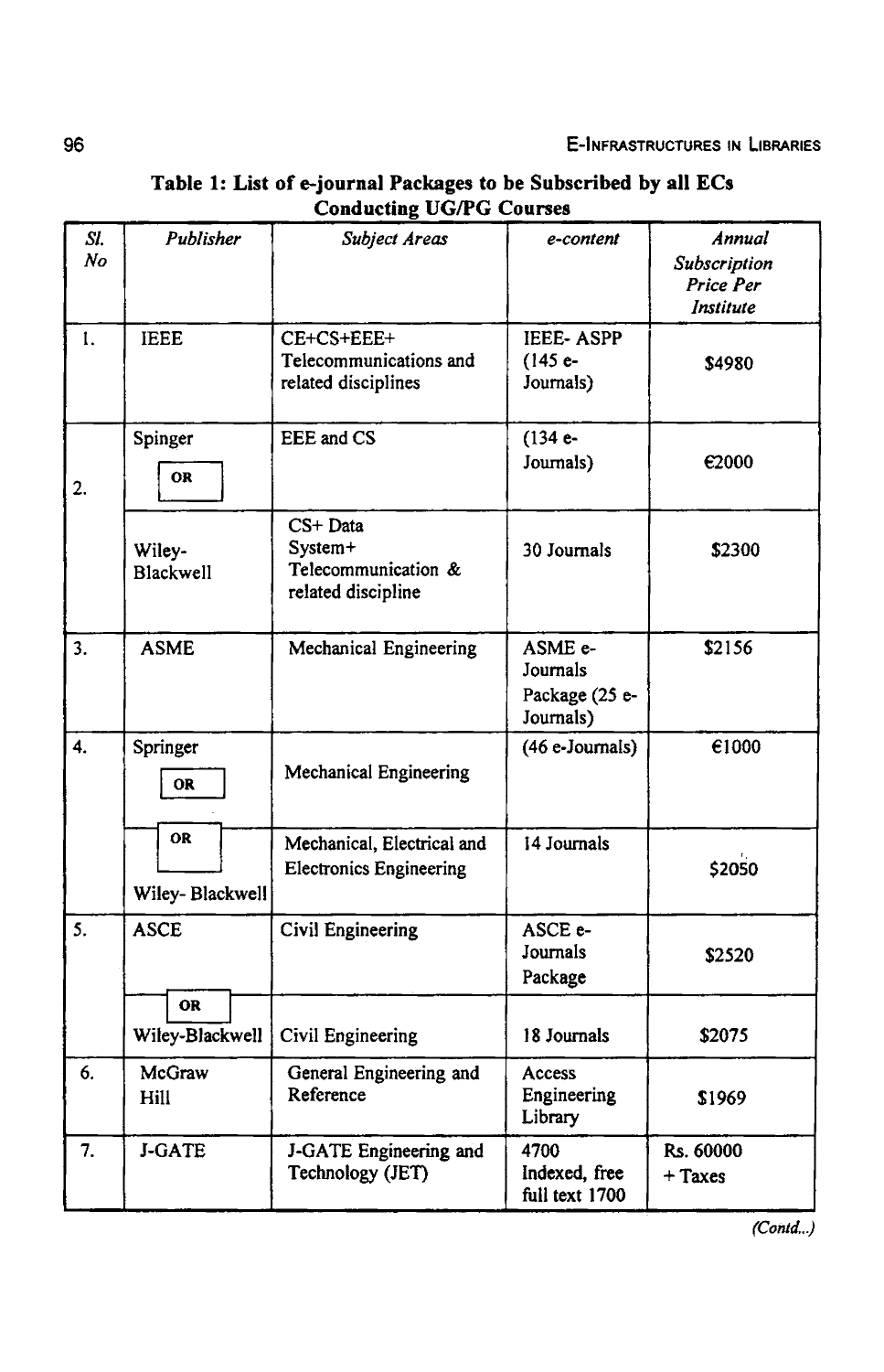| 8. | <b>ASTM</b><br><b>DIGITAL</b><br><b>LIBRARY</b><br>(DL)<br><b>ONLINE</b><br><b>VERSION</b> | Online dictionary of<br>Engineering Science and<br>Technology<br>EEE, ME, CE,<br>Metallurgical,<br>Petroleum,<br>Instrumentation | <b>ASTM DL</b><br>(DIGITAL<br><b>LIBRARY</b><br><b>OVER 1700 E-</b><br><b>BOOK and OVER</b><br>13,000<br><b>JOURNALS</b><br><b>ARTICLES</b> | \$1100 |
|----|--------------------------------------------------------------------------------------------|----------------------------------------------------------------------------------------------------------------------------------|---------------------------------------------------------------------------------------------------------------------------------------------|--------|
|----|--------------------------------------------------------------------------------------------|----------------------------------------------------------------------------------------------------------------------------------|---------------------------------------------------------------------------------------------------------------------------------------------|--------|

E-RESOURCES IN THE ENGINEERING COLLEGE LIBRARIES OF KERALA 97

However, the institutions subscribing to DELNET/INDEST were exempted from the subscription of these packages. But this amendment came only by the end of March 2012. By this time a lot of colleges purchased the packages.

#### **Analysis**

#### **Status and Availability of E-Resources**

A list of different databases pertaining to the field of engineering were presented before the respondents and asked to mention the items subscribed by their colleges. It was generally found that 86% (19) colleges provide access to electronic databases to its users and the remaining 14% (3) colleges do not have any electronic resource. It was also observed that out of the 19 colleges mentioned above 18 colleges subscribes to the databases proposed by the AICTE, where as 1 college subscribe a database which is out of the list provided by the AICTE. In other words, 82% (18) of the colleges under study subscribe to the different e-journal packages mentioned in the AICTE handbook. The current status of availability of electronic databases in these colleges with respect to the number of packages being subscribed is depicted in the following diagram (Fig. 2).



Fig. 2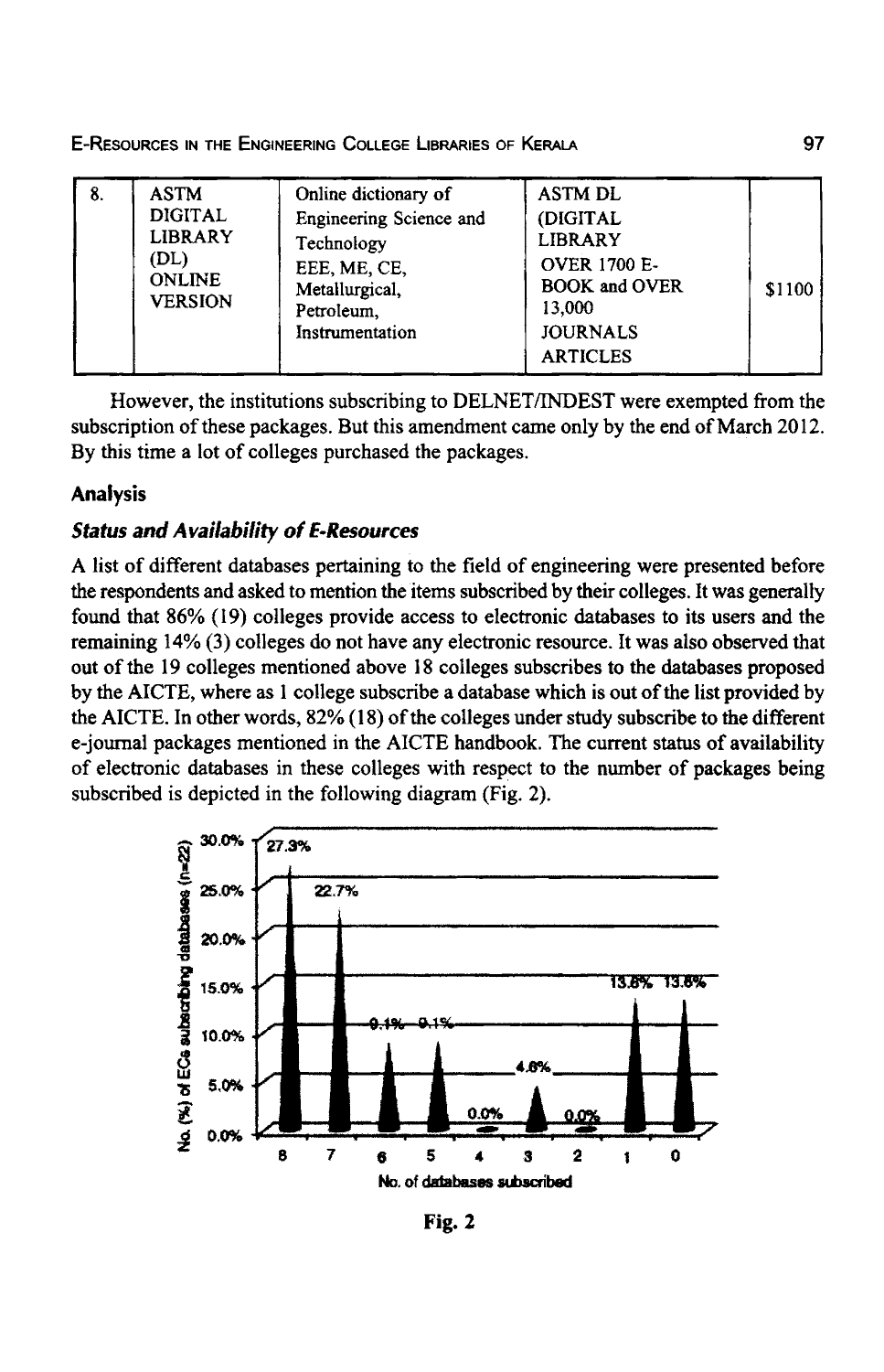It is evident from the diagram that  $59.1\%$  (13) of the colleges subscribes to 6 or more databases, 9.1% (2) college subscribes to 5 databases and 4.6% (1) college subscribes to 3 databases. 13.6% (3) colleges subscribes to a single database and the remaining 13.6% (3) colleges do not subscribe to any database.

Another observation is that out of the 3 colleges subscribing to single database, 2 of them subscribes IEEE-ASPP package and the other one subscribes Proquest database. But all the 3 colleges have a membership in DELNET consortium. From the other group of 3 colleges that does not subscribe to any electronic database, only 1 college has a membership in the DELNET consortium.

The availability of different electronic databases is shown in the following table (Table 2).

| Name of<br>Database               | <b>ASCE</b> | <b>ASTM</b> | <b>ASME</b> | <b>ELSEVIER</b> | IEEE       | <b>JGATE</b> | (CSE)<br>WILEY | (CIVIL)<br>WILEY | (MECH.<br>EEE)<br>WILEY<br>త | <b>MGH</b>      | . (EEE,<br>3E)<br><b>SPRINGER</b><br>એ<br>ECE | <b>SPRINGER</b><br><b>EX</b> |
|-----------------------------------|-------------|-------------|-------------|-----------------|------------|--------------|----------------|------------------|------------------------------|-----------------|-----------------------------------------------|------------------------------|
| No. of<br>Colleges<br>Subscribing | 9           | 12          | 10          | 13              | $\sqrt{7}$ | 13           | 3              | 2                |                              | 12 <sup>2</sup> | 9                                             |                              |

#### Budgetary Allocation for E-resources

An analysis of the budgetary allocation for electronic resources under various colleges, shows that in the year 2012-13, most of the colleges have set apart an amount ranging from 9 lakhs to 12.5 lakhs for the purchase of electronic resources. The detailed representation of the budgetary allocation is given in the fig 3.

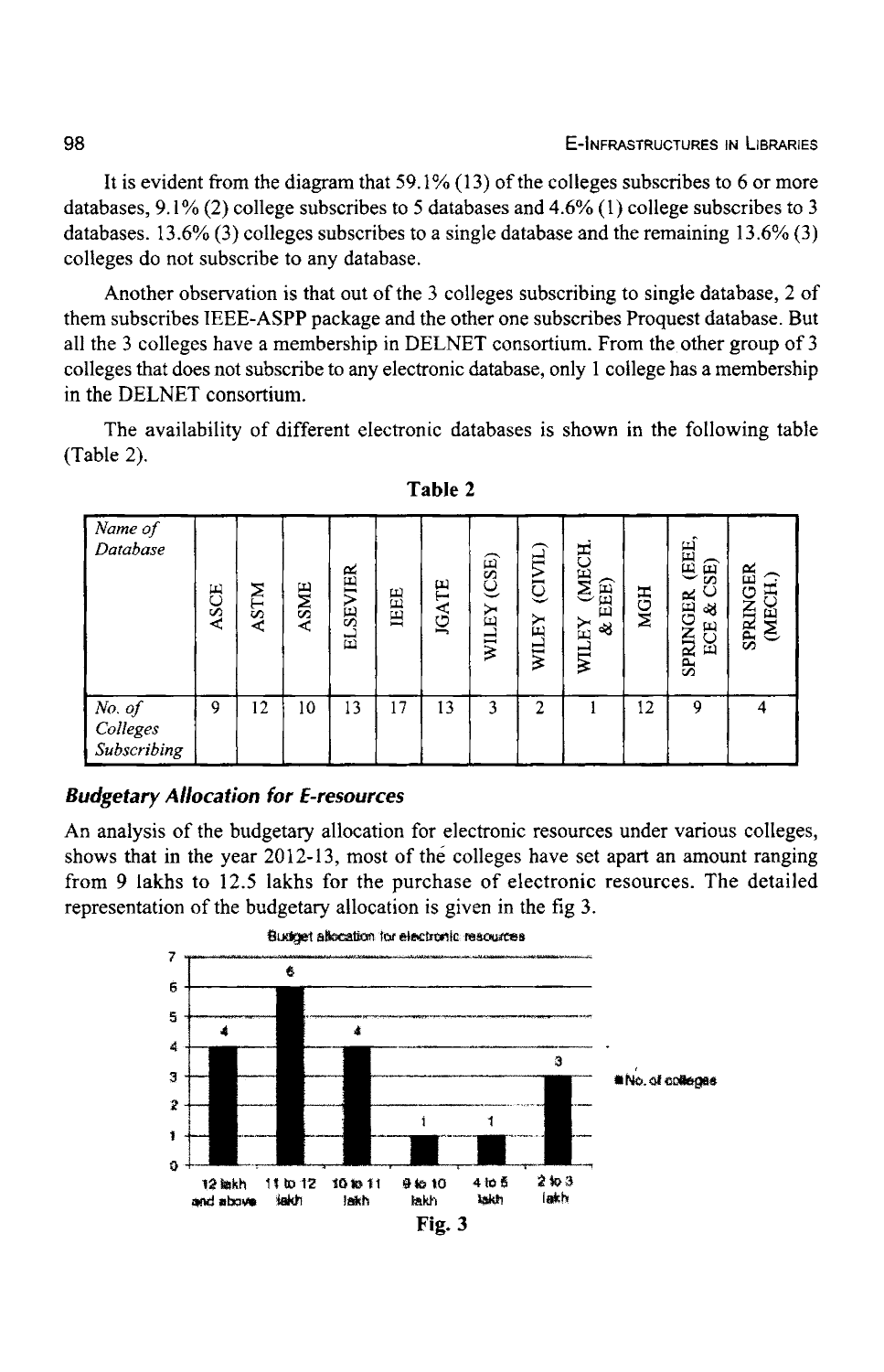#### E-RESOURCES IN THE ENGINEERING COLLEGE LIBRARIES OF KERALA

### *Problems Encountered in Maintaining* a *Sustainable Collection of E-resources*

#### *Financial Burden*

As it is evident from the study that the colleges were forced to find an additional fund of upto 13 lakh rupees for the current year subscription of databases, most of the college librarians expressed their fear regarding this financial burden in the coming years. As far as self-financing colleges are concerned this burden will normally be placed on the shoulders of the students.

#### *Perpetual Access*

It is a matter of fact that the annual subscription rate for electronic databases pertains to the access for a particular subscription period and no perpetual access will be provided to these contents if one stops the subscription. Hence even after spending such a huge amount by these institutions perpetual access is not guaranteed and hence the building of a sustainable collection of electronic resource remains a far dream.

#### *IEEE-ASPP Package*

Until the last year, through the INDEST-AICTE consortium, all of these institutions were allowed to subscribed to IEL-ONLINE database. But this year the consortium took off this facility (except for its core members) and the AICTE has insisted to purchase another package of IEEE, the IEEE-All Society Periodical Publications, whose price is comparatively lesser than that of IEL online. But for the colleges running M.Tech courses, this package proved to be insufficient. The librarians of these colleges reported the complaints from post graduate students and faculty members, and some of the managements decided to purchase the full database (IEL). In such cases they had to spend more than two lakh rupees in addition. For those who have not opted this, their students were forced to access the e-resources of other college/university libraries to satisfy their needs.

#### *Other Problems*

- Some of the librarians opined that the electronic resources are under used in their colleges and it is a waste to spend such a large amount in this regard.
- It was opined by a number of librarians that a proper usage study is needed to analyse the use of different databases so that the under used packages may be avoided in future.
- Another important problem identified is that many of the librarians especially in the government and aided sectors are kept away from the procedures of this subscription of electronic resources. In such institutions the teachers of certain departments are involved in the acquisition of databases. So the required data for this study has been collected from those teachers. The librarians of such colleges personally feel insulted in this regards.